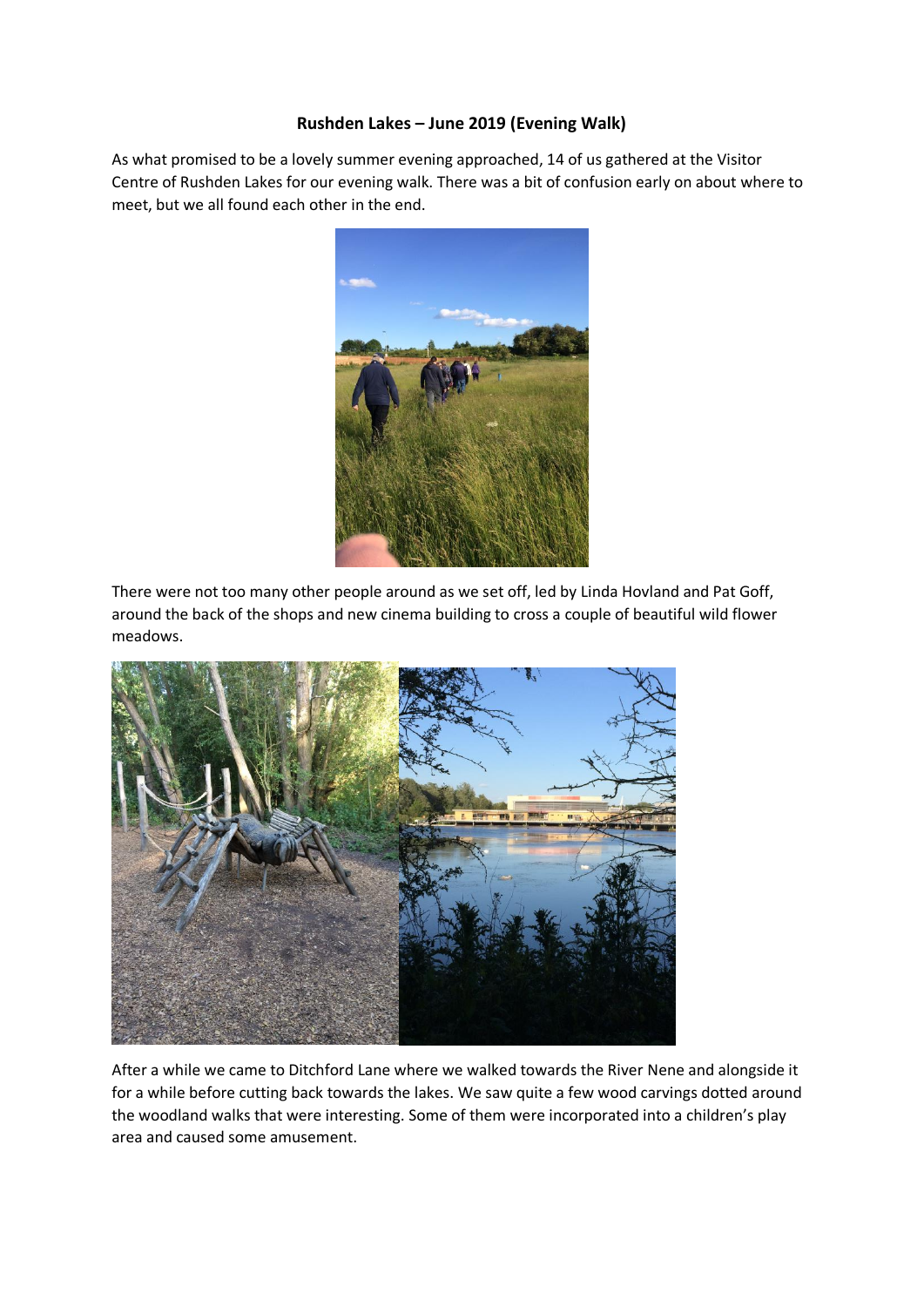

After a bit of discussion about which path to take, we found the right one and headed along the 'Muddy Boots Walk' which, fortunately for us, was not as its name suggested and we didn't finish up with muddy boots.



We had many lovely views of the lakes with numerous swans gracefully gliding through the water or searching the depths for weeds with their elegant necks.